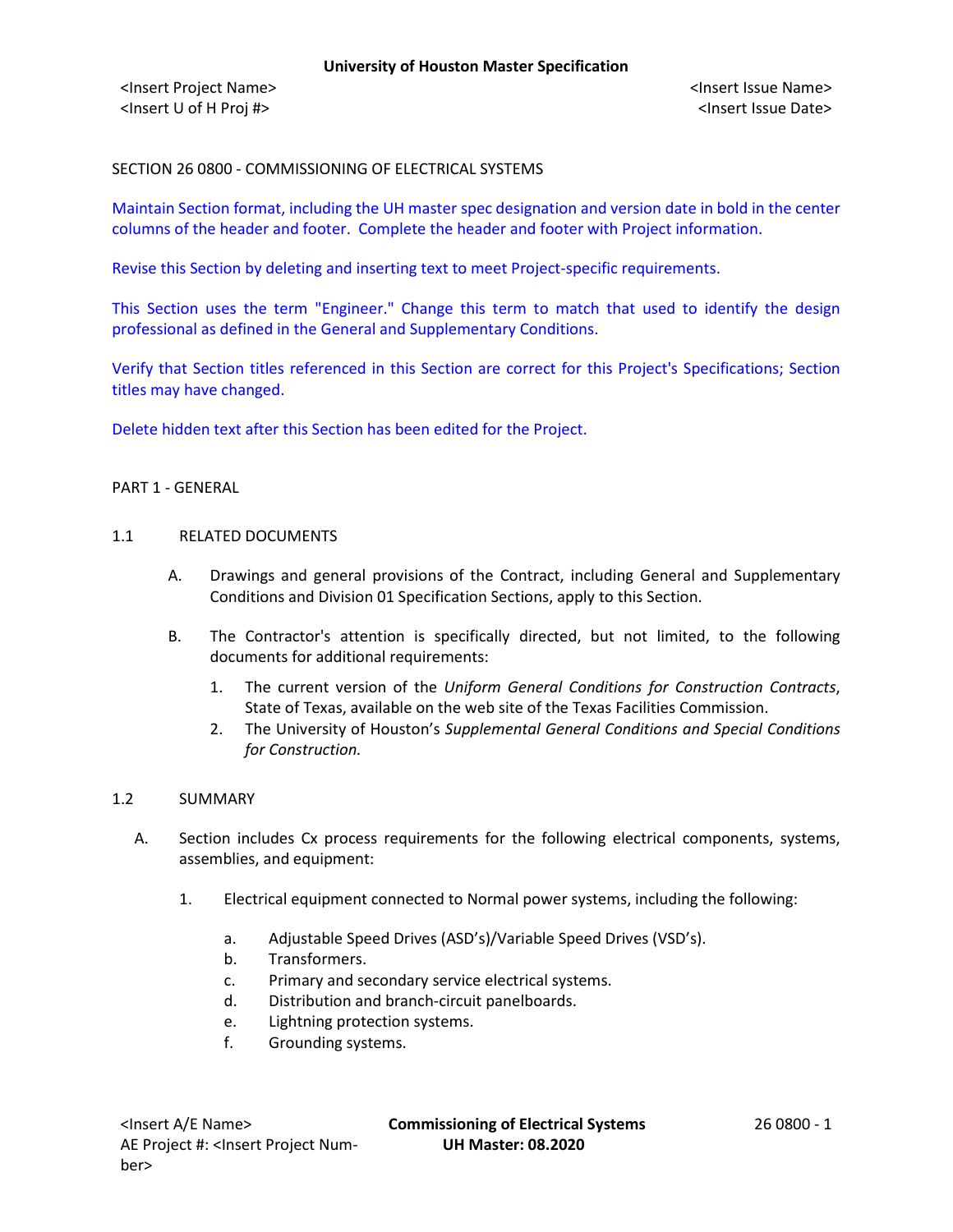<Insert Project Name> <Insert Issue Name> <Insert U of H Proj #> <Insert Issue Date>

- 2. Electrical equipment connected to Essential power systems that provide an alternative source of power in the absence of power from the Normal power system, including the following:
	- a. Adjustable Speed Drives (ASD's)/Variable Speed Drives (VSD's).
	- b. Primary and secondary service electrical systems.
	- c. Distribution and branch-circuit panelboards.
	- d. Lighting protection systems.
	- e. Grounding systems.
	- f. UPS.
	- g. Central battery equipment for emergency lighting.
- 3. Controls and instrumentation, including the following:
	- a. Equipment monitoring systems.
	- b. Energy monitoring and control systems.
	- c. Electrical metering and metering system.
	- d. Demand response systems.
	- e. Lighting control systems.
	- f. Security systems.
	- g. Fire-alarm systems.
- 4. Systems testing and verification, including Normal and Essential power systems, and transitions from Normal to Essential power systems and back.
- B. Related Requirements:
	- 1. Section 01 9113 "General Commissioning Requirements" for general Cx process requirements and CxA responsibilities.
	- 2. For construction checklists, comply with requirements in various Division 26 sections specifying electrical systems, system components, equipment and products.

# 1.3 DEFINITIONS

- A. BoD: Basis-of-Design Document, as defined in Section 01 9113 "General Commissioning Requirements."
- B. Cx: Commissioning, as defined in Section 01 9113 "General Commissioning Requirements."
- C. CxA: Commissioning Authority, as defined in Section 01 9113 "General Commissioning Requirements."
- D. Essential Power Systems: A power system that a facility transitions to in the absence of Normal power. This power includes all systems classified as "standby" or "emergency," including "legally required."
- E. Low Voltage: 600 V and below.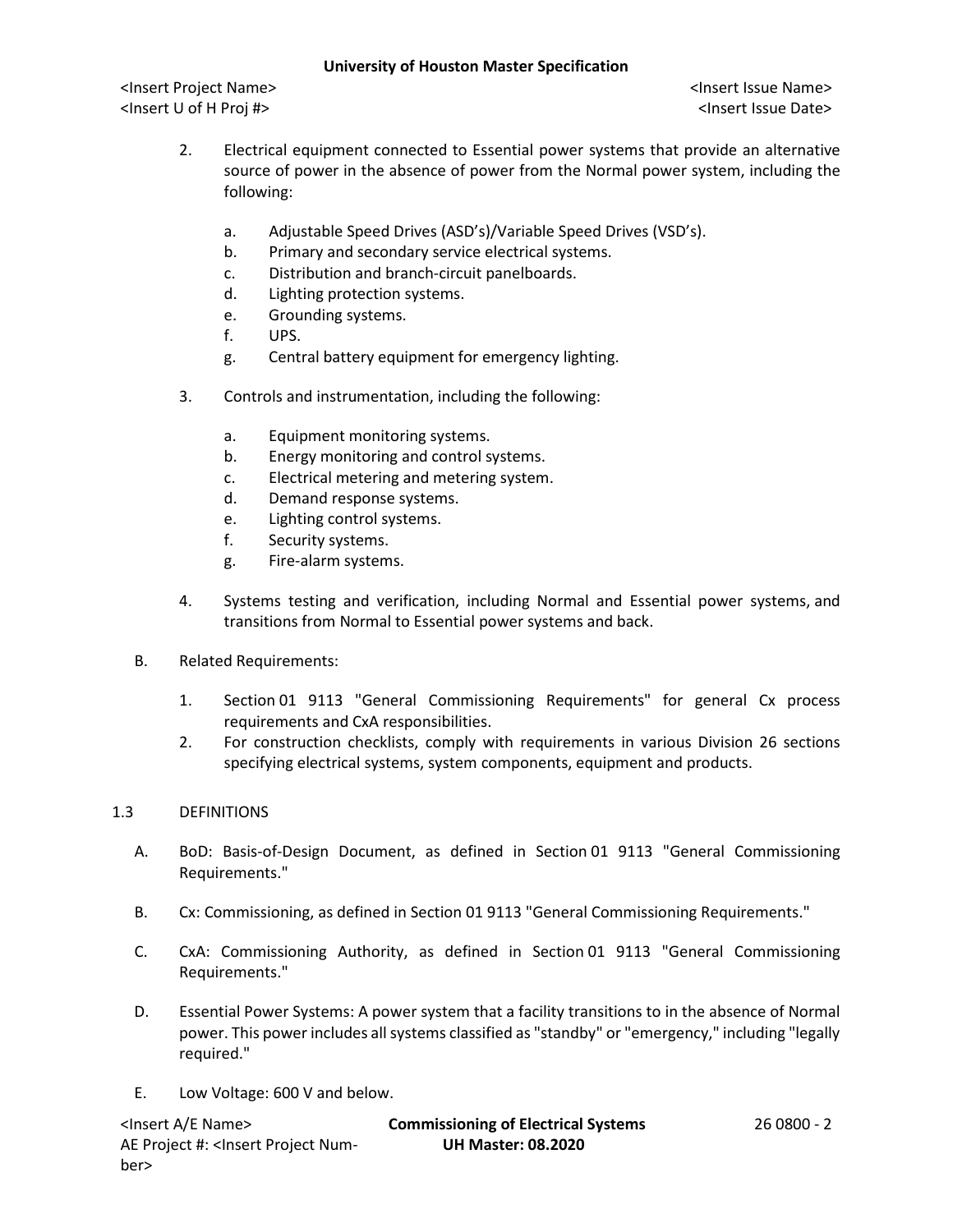- F. Medium Voltage: 601 V and above.
- G. Normal Power Systems: A power system that provides primary power to a facility.
- H. OPR: Owner's Project Requirements, as defined in Section 01 9113 "General Commissioning Requirements."
- I. "Systems," "Assemblies," "Subsystems," "Equipment," and "Components": Where these terms are used together or separately, they shall mean "as-built" systems, assemblies, subsystems, equipment, and components.

## 1.4 INFORMATIONAL SUBMITTALS

- A. Qualification Data: For electrical testing technician.
- B. Construction Checklists: Include the following and comply with requirements in Section 01 9113 "General Commissioning Requirements" for construction checklists:
	- 1. Instrumentation and control for electrical systems.
	- 2. Instrumentation and control for lighting control systems.
	- 3. Low-voltage power cables.
	- 4. Control voltage power cables.
	- 5. Electrical feeders and branch circuits.
	- 6. Liquid-filled transformers.
	- 7. Dry-type transformers.
	- 8. Instrument transformers.
	- 9. Switchgear and switchboard assemblies rated 1200 A or greater.
	- 10. Metal-enclosed bus duct.
	- 11. Busway.
	- 12. Low Voltage Motor-control starters.
	- 13. Low surge protective devices (SPD).
	- 14. Protective relays.
	- 15. Metering devices.
	- 16. Molded-case circuit breakers.
	- 17. Low-voltage power circuit breakers.
	- 18. Grounding systems.
	- 19. Ground-fault protection systems.
	- 20. Panelboards.
	- 21. Receptacles and devices.
	- 22. Adjustable Speed Drive (ASD)/Variable Speed Drive (VSD).
	- 23. Battery systems.
	- 24. Battery chargers.
	- 25. Flooded lead-acid batteries.
	- 26. Flooded lead-calcium batteries.
	- 27. VRLA batteries.
	- 28. UPS systems.

AE Project #: <Insert Project Number>

#### <Insert A/E Name> **Commissioning of Electrical Systems** 26 0800 - 3 **UH Master: 08.2020**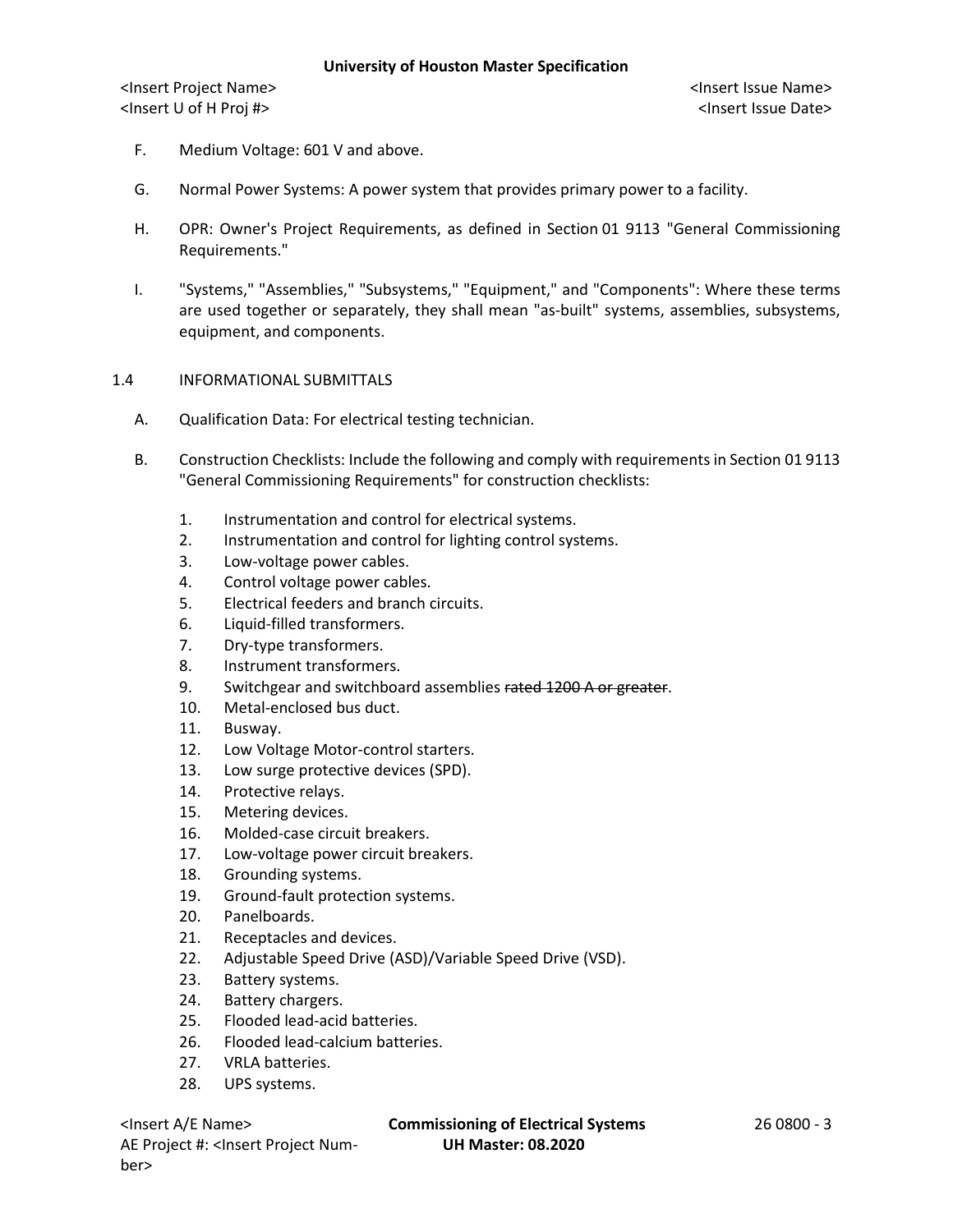29. Lighting.

## 1.5 QUALITY ASSURANCE

- A. Electrical Testing Technician Qualifications: Technicians to perform electrical Construction Checklist verification tests, Construction Checklist verification test demonstrations, Cx tests, and Cx test demonstrations shall have the following minimum qualifications:
	- 1. Journey level or equivalent skill level. Vocational school four-year-program graduate or an Associate's degree in electrical systems, or similar field. Degree may be offset by three years' experience as an apprentice or a journey-level electrician. Generally, required knowledge includes electrical and HVAC&R concepts, building operations, and application and use of tools and instrumentation to measure performance of electrical equipment, assemblies, and systems.
	- 2. Minimum three years' experience installing, servicing, and operating systems manufactured by approved manufacturer.
- B. Testing Equipment and Instrumentation Quality and Calibration: For test equipment and instrumentation required to perform electrical Cx work, perform the following:
	- 1. Submit test equipment and instrumentation list. For each equipment or instrument, identify the following:
		- a. Equipment/instrument identification number.
		- b. Planned Cx application or use.
		- c. Manufacturer, make, model, and serial number.
		- d. Calibration history, including certificates from agencies that calibrate the equipment and instrumentation.
	- 2. Test equipment and instrumentation shall meet the following criteria:
		- a. Capable of testing and measuring performance within the specified acceptance criteria.
		- b. Be calibrated at manufacturer's recommended intervals with current calibration tags permanently affixed to the instrument being used.
		- c. Be maintained in good repair and operating condition throughout duration of use on Project.
		- d. Be recalibrated/repaired if dropped or damaged in any way since last calibrated.
- C. Proprietary Test Instrumentation and Tools:
	- 1. Equipment Manufacturer's Proprietary Instrumentation and Tools: For installed equipment included in the Cx process, test instrumentation and tools manufactured or prescribed by equipment manufacturer to service, calibrate, adjust, repair, or otherwise work on its equipment or required as a condition of equipment warranty, perform the following: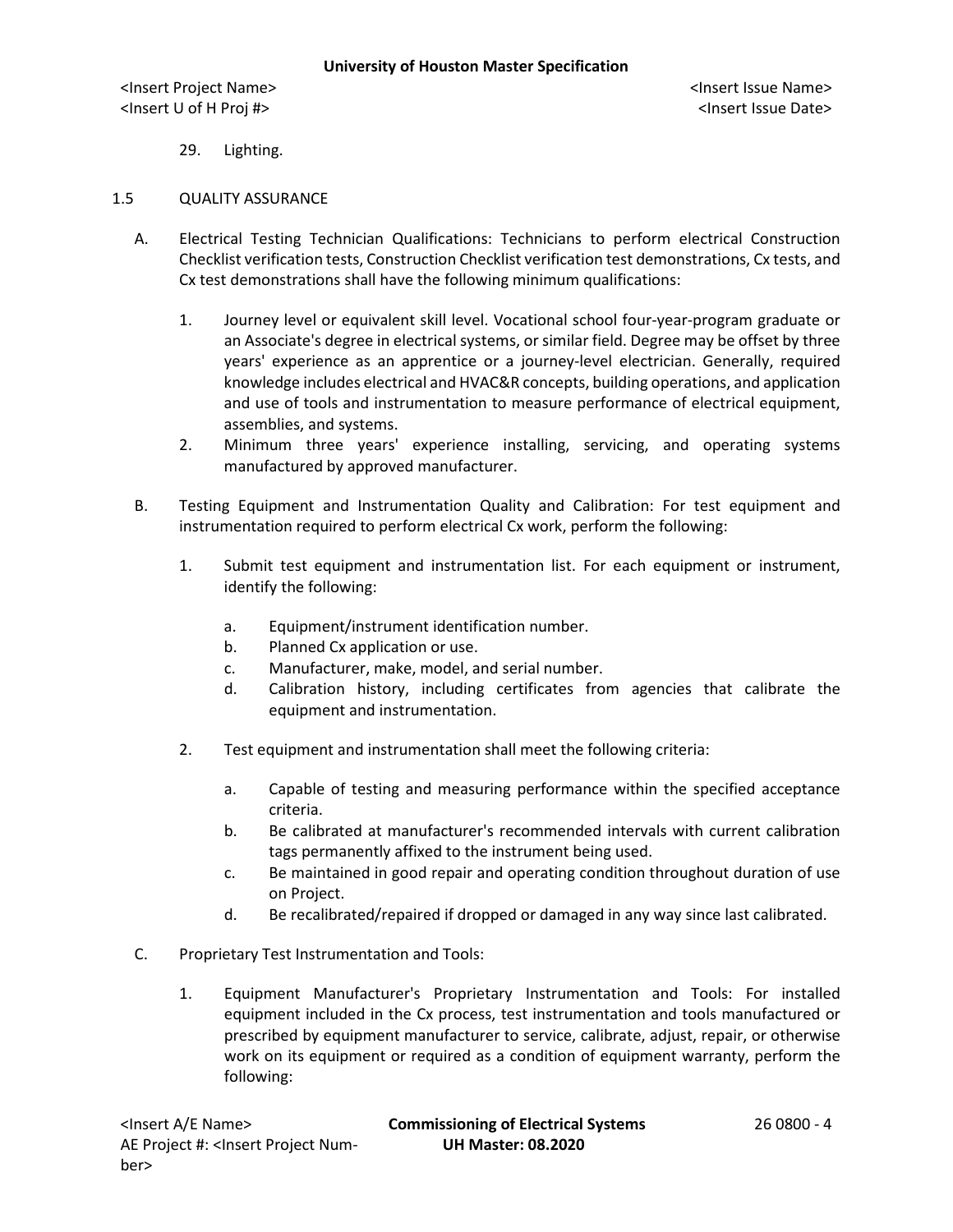<Insert Project Name> <Insert Issue Name> <Insert U of H Proj #> <Insert Issue Date>

- a. Submit proprietary instrumentation and tools list. For each instrument or tool, identify the following:
	- 1) Instrument or tool identification number.
	- 2) Equipment schedule designation of equipment for which the instrument or tool is required.
	- 3) Manufacturer, make, model, and serial number.
	- 4) Calibration history, including certificates from agencies that calibrate the instrument or tool, where appropriate.
- b. Include a separate list of proprietary test instrumentation and tools in operation and maintenance manuals.
- c. Electrical proprietary test instrumentation and tools become property of Owner at the time of Substantial Completion.

PART 2 - PRODUCTS (Not Used)

## PART 3 - EXECUTION

- 3.1 CONSTRUCTION CHECKLISTS
	- A. Prepare detailed construction checklists for electrical systems, subsystems, equipment, and components. Complete and submit construction checklists.
- 3.2 CONSTRUCTION CHECKLIST REVIEW
	- A. Review and provide written comments on draft construction checklists. CxA will create required draft construction checklists and provide them to Contractor.
	- B. Return draft Construction Checklist review comments within 10 days of receipt.
	- C. When review comments have been resolved, CxA will provide final construction checklists, marked "Approved for Use, (date)."
	- D. Use only construction checklists, marked "Approved for Use, (date)."

## 3.3 GENERAL TESTING REQUIREMENTS

A. Certify that electrical systems, subsystems, and equipment have been installed, calibrated, and started and that they are operating according to the Contract Documents and approved Shop Drawings and submittals.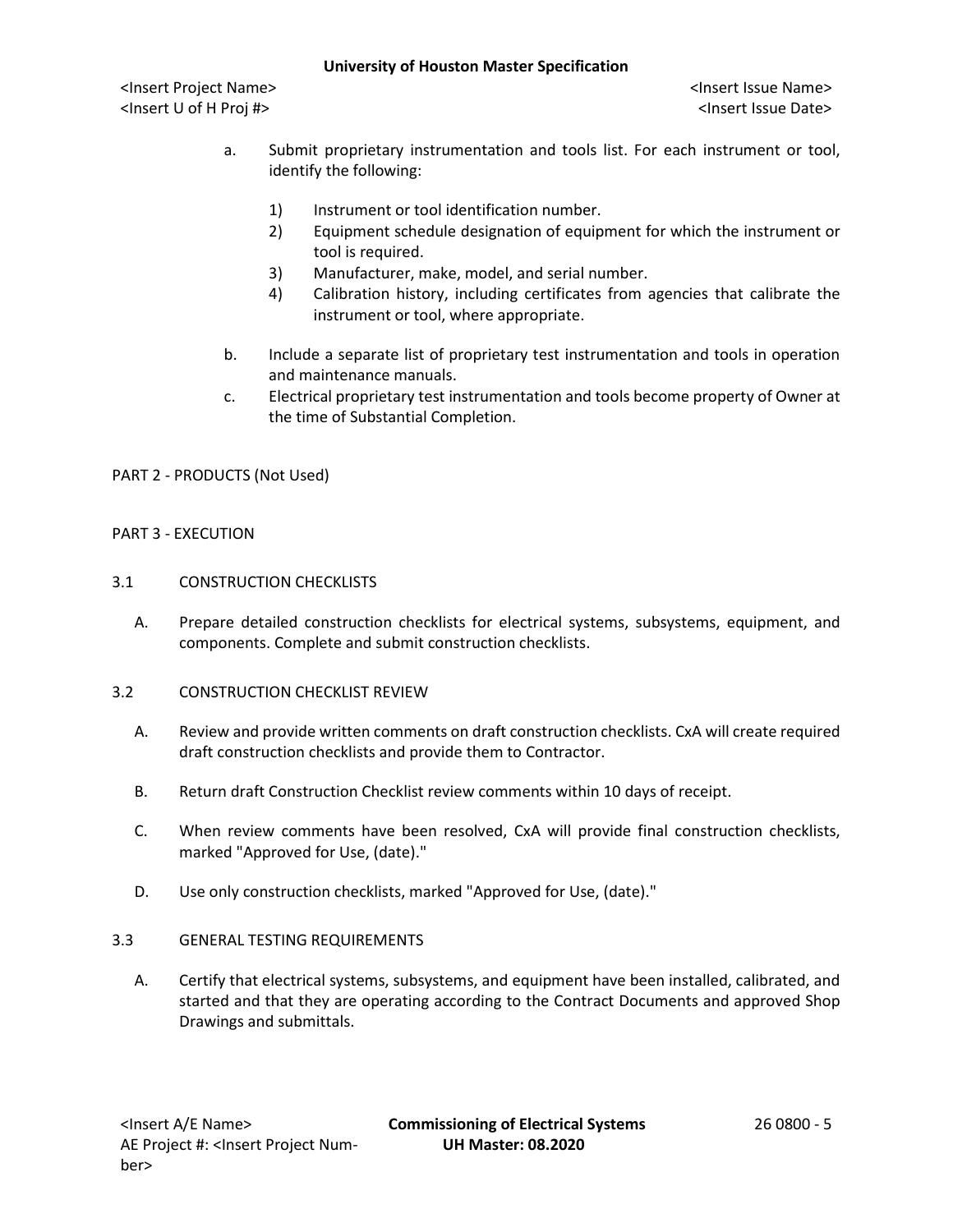<Insert Project Name> <Insert Issue Name> <Insert U of H Proj #> <Insert Issue Date>

- B. Certify that electrical instrumentation and control systems have been completed and calibrated, that they are operating according to the Contract Documents and approved Shop Drawings and submittals, and that pretest set points have been recorded.
- C. Set systems, subsystems, and equipment into operating mode to be tested according to approved test procedures (for example, normal shutdown, normal auto position, normal manual position, unoccupied cycle, emergency power, and alarm conditions).
- D. Measure capacities and effectiveness of systems, assemblies, subsystems, equipment, and components, including operational and control functions to verify compliance with acceptance criteria.
- E. Test systems, assemblies, subsystems, equipment, and components operating modes, interlocks, control responses, and responses to abnormal or emergency conditions, and response according to acceptance criteria.
- F. Construction Checklists: Prepare and submit detailed construction checklists for electrical systems, subsystems, equipment, and components.
	- 1. Contributors to development of construction checklists shall include, but are not limited to, the following:
		- a. Electrical systems and equipment installers.
		- b. Electrical instrumentation and controls installers.
- G. Perform tests using design conditions, whenever possible.
	- 1. Simulated conditions may, with approval of Engineer, be imposed using an artificial load when it is impractical to test under design conditions. Before simulating conditions, calibrate testing instruments. Provide equipment to simulate loads. Set simulated conditions as directed by CxA, and document simulated conditions and methods of simulation. After tests, return configurations and settings to normal operating conditions.
	- 2. Cx test procedures may direct that set points be altered when simulating conditions is impractical.
	- 3. Cx test procedures may direct that sensor values be altered with a signal generator when design or simulating conditions and altering set points are impractical.
- H. If tests cannot be completed because of a deficiency outside the scope of the electrical system, document the deficiency and report it to the Owner. After deficiencies are resolved, reschedule tests.
- I. If seasonal testing is specified, complete appropriate initial performance tests and documentation and schedule seasonal tests.
- J. Coordinate schedule with and perform Cx activities at the direction of the CxA.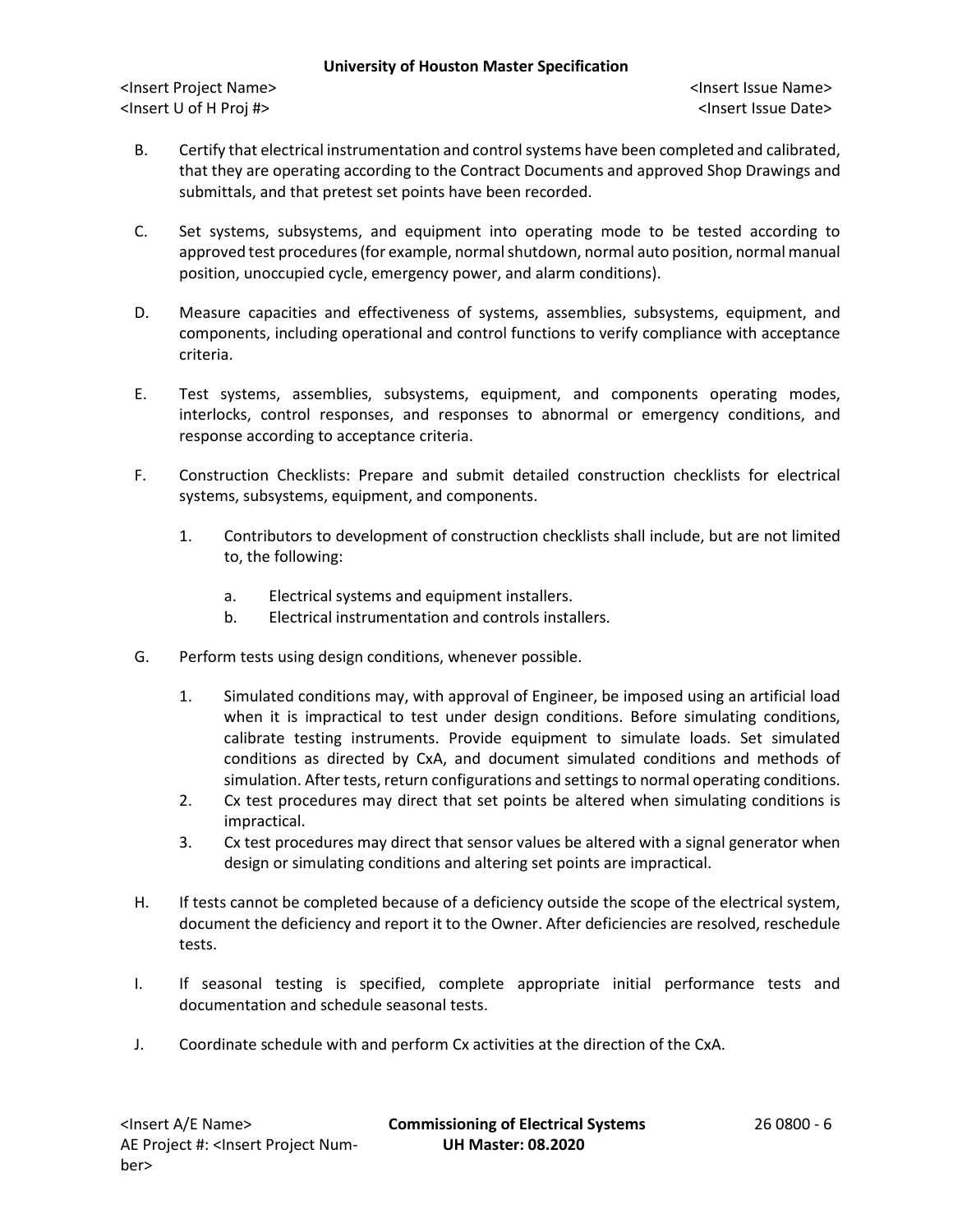- K. Comply with Construction Checklist requirements, including material verification, installation checks, startup, and performance tests requirements described in sections specifying electrical systems and equipment.
- L. Provide technicians, instrumentation, tools, and equipment to complete and document the following:
	- 1. Performance tests.
	- 2. Demonstration of a sample of performance tests.
	- 3. Cx tests.
	- 4. Cx test demonstrations.
- 3.4 Cx TESTS FOR ELECTRICAL SYSTEMS
	- A. Verification of Normal Power System Operation:
		- 1. Prerequisites: Acceptance of results for construction checklists for Division 26 electrical components associated with Normal power system.
		- 2. Equipment and Systems to Be Tested: Division 26 electrical equipment.
		- 3. Test Purpose: Verify operation of Normal power system.
		- 4. Test Conditions: Energize components of Normal power system, one at a time.
		- 5. Acceptance Criteria: Proper operation of Normal power system over a 48-hour period.
	- B. Verification of Essential Power System Operation:
		- 1. Prerequisites:
			- a. Acceptance of results for construction checklists for Division 26 electrical components associated with Essential power system.
			- b. Completion of "Verification of Normal Power System Operation" tests.
		- 2. Equipment and Systems to Be Tested: Division 26 electrical equipment.
		- 3. Test Purpose: Verify operation of Essential power system.
		- 4. Test Conditions:
			- a. Energize components of Normal power system.
			- b. Simulate a failure of Normal power system.
	- C. Verification of Control and Instrumentation:
		- 1. Prerequisites: Acceptance of results for construction checklists.
			- a. Division 26 Section "Relay Based Lighting Controls."
	- D. Test Purpose: Verify operation of control and monitoring systems for Normal and Essential power systems.
	- E. Test Conditions:

AE Project #: <Insert Project Number>

<Insert A/E Name> **Commissioning of Electrical Systems** 26 0800 - 7 **UH Master: 08.2020**